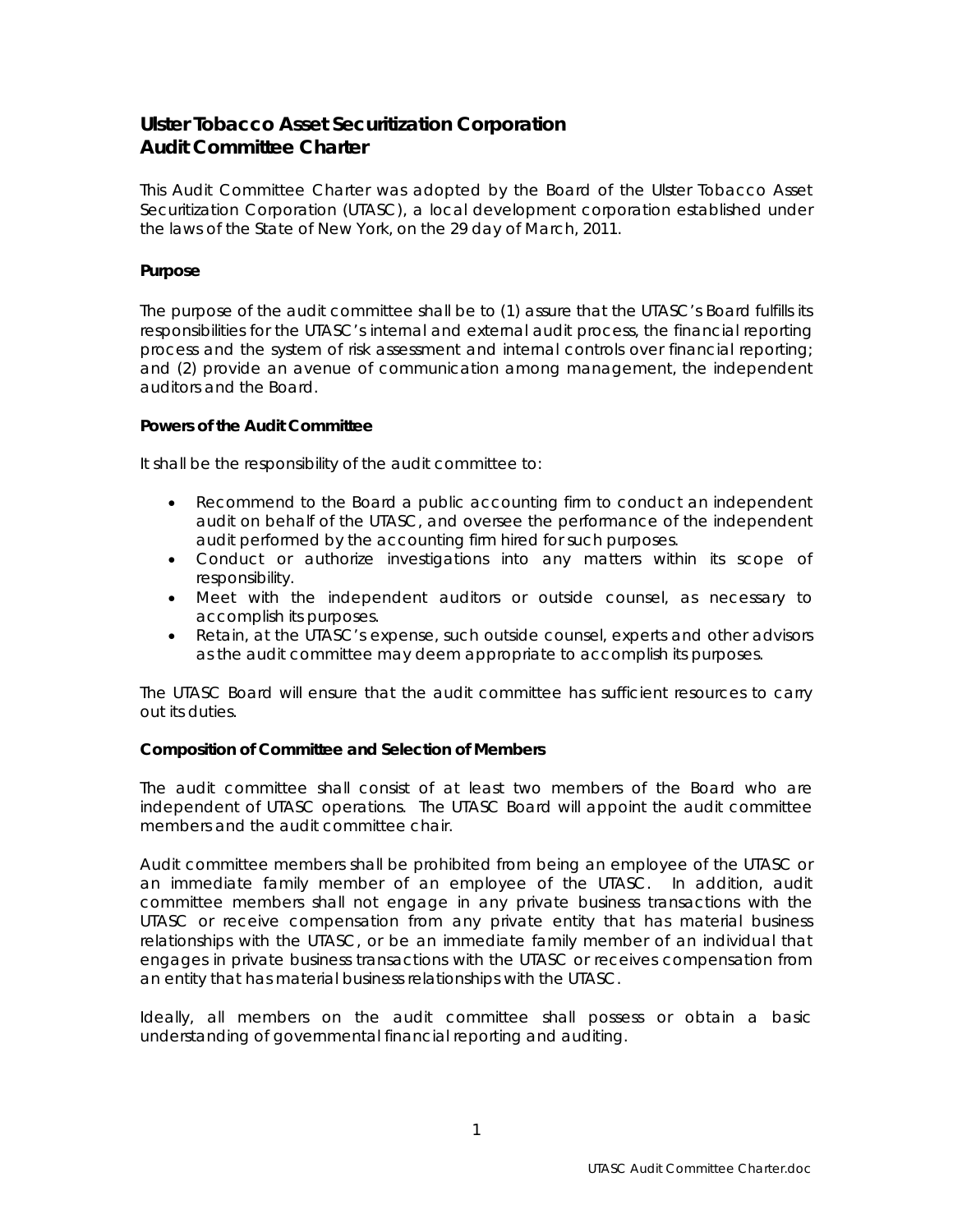#### **Meetings**

The audit committee will meet as necessary to adequately fulfill all the obligations and duties outlined in this charter.

Members of the audit committee are expected to attend each committee meeting, in person or via telephone or videoconference. The audit committee may invite other individuals, such as members of the UTASC staff, if any, auditors or other technical experts to attend meetings and provide pertinent information, as necessary.

The audit committee will have the authority to meet with the UTASC's independent auditor to discuss the financial statements of the UTASC.

Meeting agendas will be prepared for every meeting. The audit committee will act only on the affirmative vote of a majority of the members at a meeting or by unanimous consent. Minutes of these meetings will be recorded.

#### **Responsibilities**

The audit committee shall have responsibilities related to; (a) the independent auditor and annual financial statements; (b) oversight of the UTASC's internal controls, compliance and risk assessment practices; (c) special investigations and whistleblower policies; and (d) miscellaneous issues related to the financial practices of the UTASC.

A. Independent Auditors and Financial Statements

The audit committee shall have the authority to:

- Appoint, compensate and oversee independent auditors retained by the UTASC and pre-approve all audit services provided by the independent auditor.
- Establish procedures for the engagement of the independent auditor to provide permitted audit services. The UTASC's independent auditor shall be prohibited from providing non-audit services unless having received previous written approval from the audit committee. Non-audit services include tasks that directly support the UTASC's operations, such as bookkeeping or other services related to the accounting records or financial statements of the UTASC, financial information systems design and implementation, appraisal or valuation services, actuarial services, investment banking services, and other tasks that may involve performing management functions or making management decisions.
- Review and approve the UTASC's audited financial statements, associated management letter, report on internal controls and all other auditor communications.
- Review significant accounting and reporting issues, including complex or unusual transactions and management decisions, and recent professional and regulatory pronouncements, and understand their impact on the financial statements.
- Meet with the independent audit firm as necessary to discuss any significant issues that may have surfaced during the course of the audit.